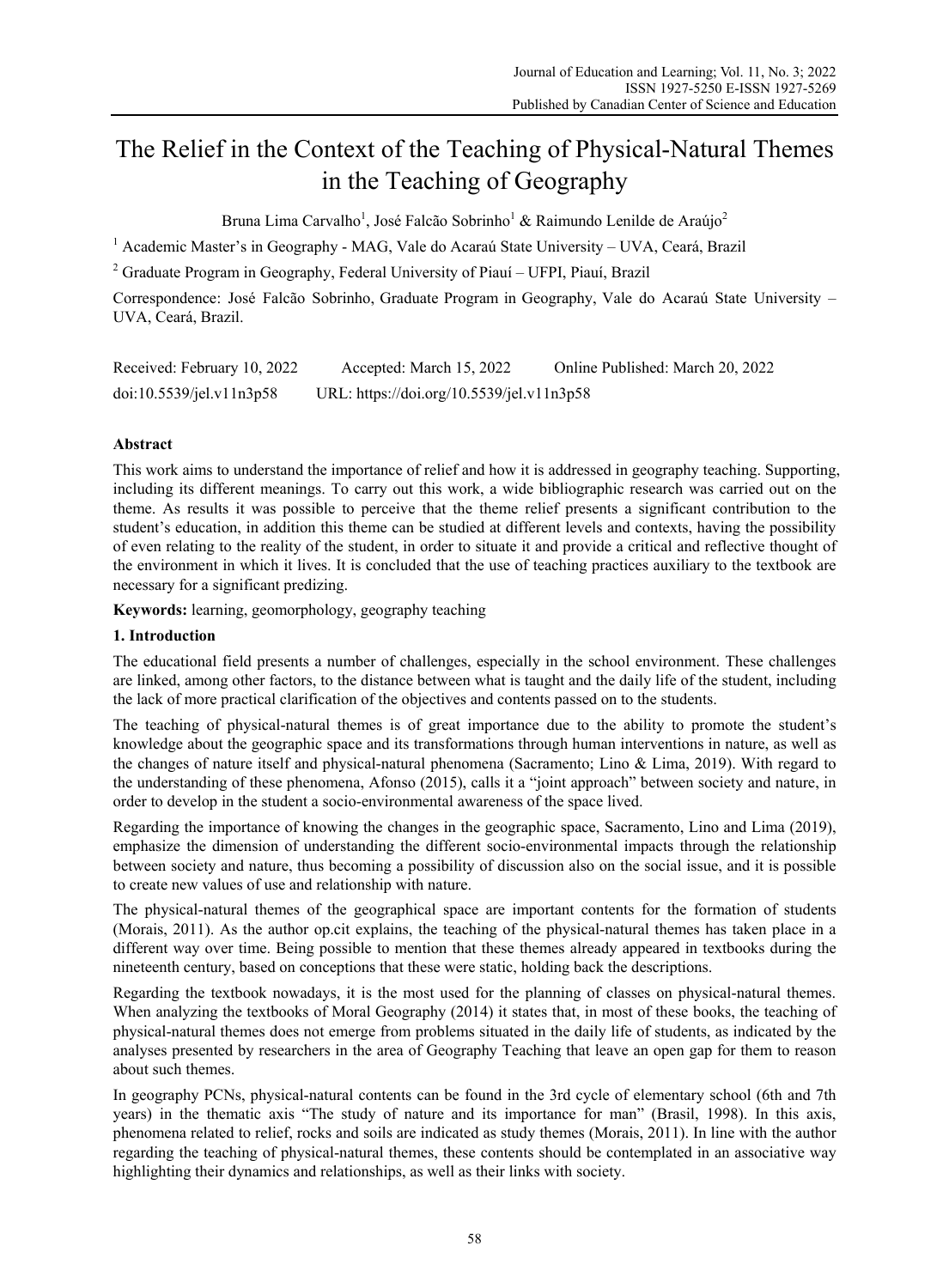It is important to highlight the role of the school, together with the teacher, in the construction of knowledge on the themes as well as their relevance both in training and in daily action as a citizen. In this reasoning, Callai (2005) emphasizes the idea that the student's reality should be taken as an essential principle in explaining the phenomena, since "it is easier to organize the information, being able to theorize, abstract from the concrete, in the search for explanations, comparations and extrapolations". According to Rodrigues (2001), when using these approaches, there is the possibility of working the contents of Physical Geography in its genetic and dynamic perspective at all levels of education.

Based on the discussion, it is mentioned how important the study of these themes for the formation of citizenship is and that they are often found in textbooks in a fragmented way without any connection (Araújo, Souza, & Diniz, 2019).

In continuation, specifically the theme relief, we mention the need to clarify the role of relief in the totality of knowledge, including the understanding of its applicability in the real world, as an element of nature, as well as the understanding of the different meanings and contexts presented by this theme, which is quite broad.

When we refer to the relief, the main object of study of Geomorphology, it is possible to emphasize geography as an integrative science, which includes this branch, being of a physical nature, a geomorphology requires a higher degree of abstraction on the part of those who study it (Santos & Falcão Sobrinho, 2020).

By studying and explaining the land surface forms, this branch of geographic science carries with it a complexity that affects the discipline of Geography. Most of the time the books portray the relief more generally, leaving aside the local specificities which makes their understanding lame (Santos & Falcão Sobrinho, 2020).

Thus, the importance of studies at different levels of education on local relief is highlighted. Because the place of experience itself can present the alterations caused by anthropic actions in the natural environment that today are considered environmental problems. This way of teaching makes it possible to bring knowledge to students clearly so that they can play a leading role in the preservation of nature.

It was mentioned that geography as a discipline present in the curricula of educational institutions, has the responsibility to promote these contemplative studies of the student's own reality, promoting students to question the reflection of the natural and social reality that are inserted

This discussion becomes important because it brings discursive and reflective elements about a very broad theme, which is addressed in the teaching of geography. In addition, geographic education contributes to the knowledge and prevention of environmental impacts. According to Afonso (2015) knowing the dynamics of physical space in the areas frequented daily by students should therefore be a priority in school geography. The objective is to understand the importance of relief and how it is addressed in geography teaching. Supporting, including its different meanings.

## **2. Theoretical Reference**

## *2.1 Geomorphology and Geography Teaching*

When discussing geomorphology as to its origin, we have to report to the distant past. Since antiquity, human beings have felt curious about the different forms of the earth's crust (Falcão Sobrinho, 2006).

It is important to note that Geomorphology is not just about describing relief forms statically. In addition to describing the different forms of relief, geomorphology is concerned with bringing to the center of its research the issues intrinsic to its origin, how the whole training process took place, and most importantly which factors are inserted in these processes (Jatobá & Lins, 2008, p. 12).

The discipline of Geography has been going through a constant process of searching for innovations as a school discipline, with this arises several problems related to it, when the issue is the classroom (Santos & Falcão Sobrinho, 2020). Also according to the authors mentioned above, in the classrooms, the discontent and disinterest on the part of the majority in knowing geographical science are noticeable. Knowing that this fact is not new, it has been following this discipline for some years, and adding to the intrinsic problems the school reality of (infrastructure), public with learning deficit, with deficit of interest, with deficit of sociability, makes even greater and more challenging the task of teaching Geography. When we talk about teaching Geography, we are referring to the basis of a diverse science, able to engender in a range of other different areas, influencing and influenced by them (Silva et al., 2008; Falcão Coast & Falcão Sobrinho, 2014).

The geomorphological contents, at the level of Basic Education, are worked by geography which, in addition to studying a huge range of natural and social phenomena, is in charge of addressing distinct agents, processes and relief forms that model diverse landscapes in the globe (Albuquerque & Falcão Sobrinho, 2007).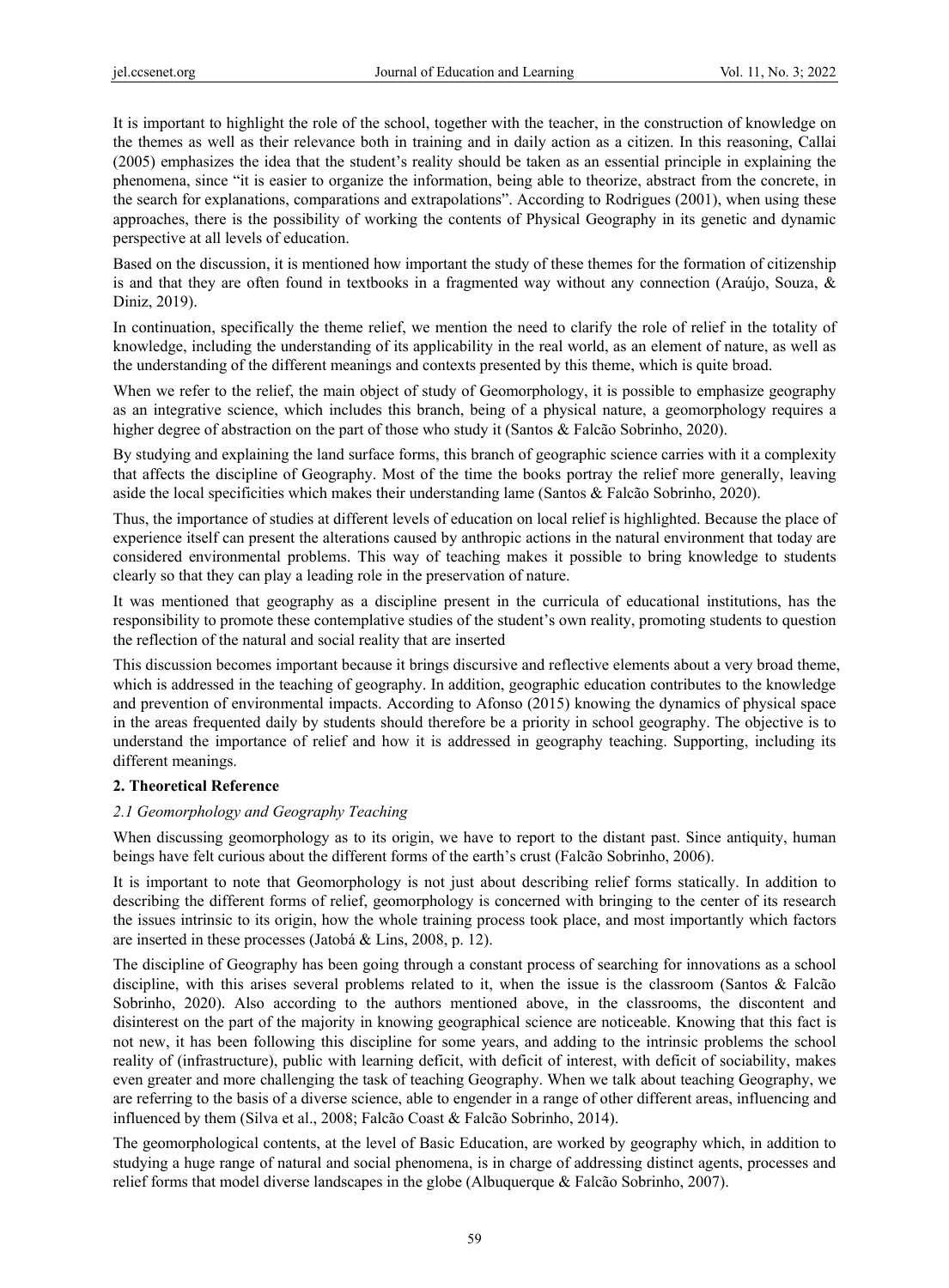The study involving the relief lies within the geographical science. Mentioning that in the discipline of Geography in the normal curricula adopted by elementary schools, the study of the forms of the Earth is supposed to be in accordance with the textbooks. Thus, it is up to the teacher to make a good articulation of these contents in favor of the significant learning of the students.

With regard to the knowledge of the terrestrial relief, it can be highlighted from the beginning, either in the search to understand the best places to hunt, as well as for places such as caves to shelter. All this was related to the relief forms, which provide survival advantages.

However, society in general has evolved and has increasingly demanded the relief forms. The knowledge of the relief has undergone many transformations, from concepts, methods and methodologies used for its understand ding.

School geomorphology ended up not suffering directly from the evolution suffered by geomorphological science. In recent years, studies have shown the case for studies of relief forms in basic education (Albuquerque  $\&$  Falcão Sobrinho, 2007).

It is notorious, the case when we analyze more deeply the curriculum of elementary schools. It is even more worrying when analyzing the geography books adopted by schools, where most do not contemplate the basics of Geomorphology, necessary for the teacher to make learning in the classroom. Reflecting thus, in the hull with geomorphological knowledge in school. Thus, the proposal arose to work with model as a methodology in the approach of the content relief in basic education (Santos & Falcão Sobrinho, 2014).

## 2.2 The Representation of the Relief by Means of a Model

In this context, it is worth showing some practices of teaching the relief, because it highlights the importance of this and the playful and practical way in understanding this theme within the teaching. When discussing the theme relief within the teaching of Geography, many questions come to the fore, among them the challenges that refer to the approach of this theme within the classroom. Even in view of this reality, it is appropriate to highlight practices that show the relevance of the relief, aligned with very interesting practices, which promote a very efficient teaching-learning.

Based on a proposal by Santos and Falcão Sobrinho (2014), these clarify the importance of studying and knowing the different forms of relief that make up the surface of planet Earth. However, knowing the difficulty in portraying and transmitting the content that deals with the importance in basic education, it comes to the proposal to work on such contents associated with innovative and tangible methodologies, as is the case with the use of the model.

In general, not only with regard to school geomorphology, it is notorious the need for approaches and teaching practices that arouse the interest of the student, because some contents require a greater abstraction on the part of the students, depending on the age group of the student. When it comes to the relief in particular, it needs to be understood from practices that enable the understanding of the relief forms.

Therefore, the model gains support as an additional methodology in the teaching-learning process of school geomorphology. But it is interesting to highlight the importance of the textbook and other methods, such as the use of maps, atlases, videos, as well as the association of relief with the daily life of the student, among others, which should be used, due to having great relevance in teaching.



Figure 1. Representation of a relief shape by means of a pattern

Source: Santos, 2014.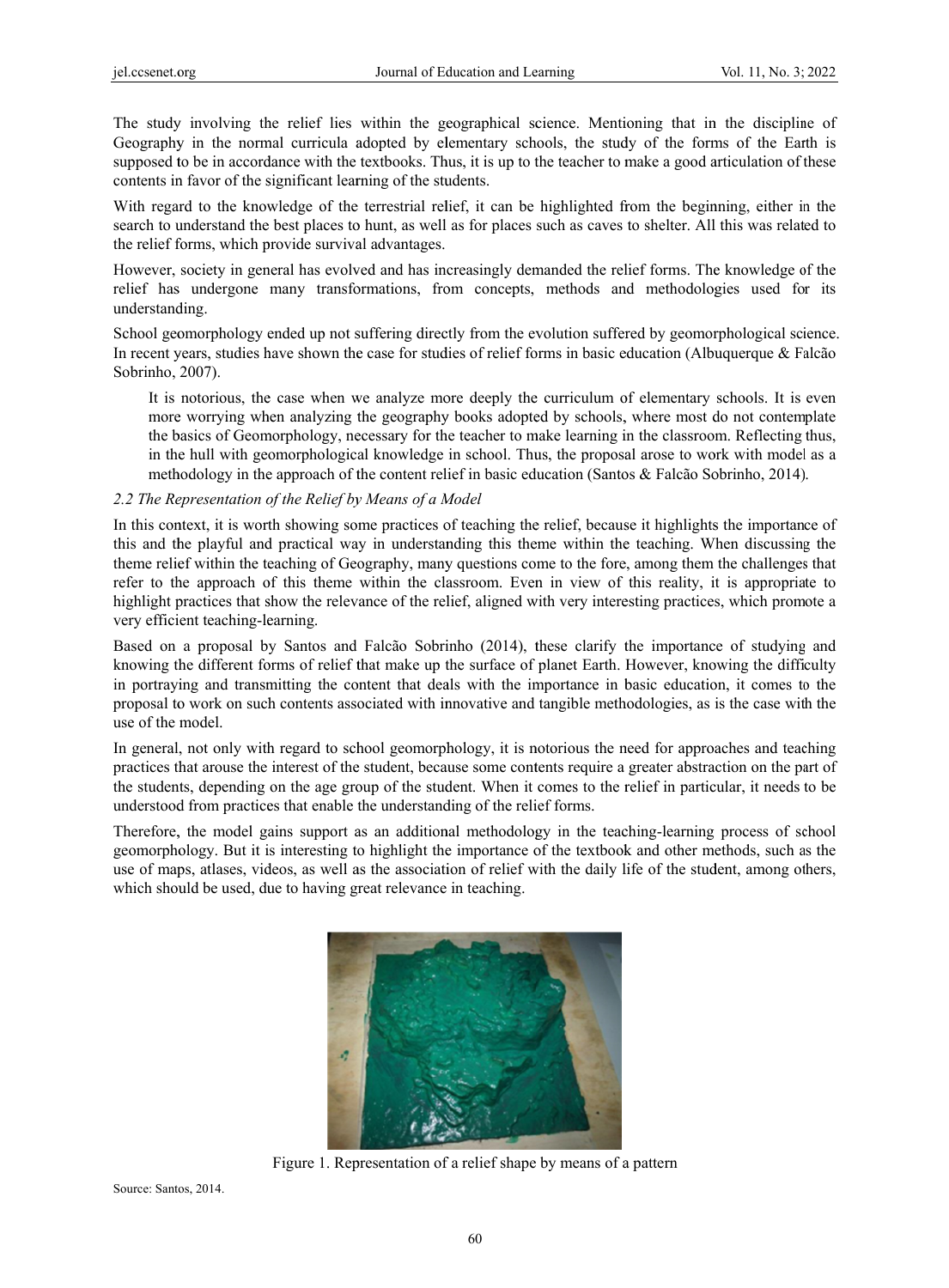## *2.3 Contexts and Meanings of Relief in Teaching*

The justification in addressing this item refers to the need for students to understand the various dimensionalities of the relief, which often leads to the concealment of this one because it belongs to an ambiguous category as a natural resource, and thus leads to a certain lack of social importance in relation to the treatment of other elements of nature (Oliveira & Nunes, 2009). In this sense, the following is explained the amplitude with regard to the theme relief.

With the intensification of environmental problems, geomorphology meets this demand with a new approach focused on planning, both urban and rural. Or environmental planning then becomes an instrument for renewing the application of geomorphological knowledge, both in academic terms, addressed in the classroom as justification and exemplification, as well as in practical terms through the use of instruments and tools in the intervention of works and equation of environmental problems, such as floods and landslides (Oliveira & Nunes, 2009).

Still in the view of the aforementioned authors, these emphasize the integrative role of the relief with support for geographic knowledge. Even in view of the fragmentation and specialization of the various disciplines, it is up to the teacher to articulate an approach that integrates and associates the various contents establishing the correlations between them. It can be cited as an example, what is the role of relief and its influence on the climate issue, on the formation of soils, in the flow of water, and besides, to highlight the importance of relief as a stage of human activities, where society inhabits, builds and develops.

Another context and meaning of relief is a (i)material resource, according to Venturi (2004) this as a natural resource presents itself as:

An ambiguous element for carrying with it concrete and abstract aspects. As a conceptual dimension, the explanation of the relief is embodied through the form aspect that denotes the absence of substantial materiality. In opposition, substantial materiality—as seen in other elements of nature such as water, soil, rocks, plants—cannot deny the representation of the relief in the landscape, since in its heterogeneous set, the forms are observable and thus contained in it their concrete aspect of existence (Venturi, 2004).

In any case, the relief is present everywhere, regardless of the conditions that present itself. Unlike soils, vegetation and waters that depend on certain factors for them to occur in space and time, relief as a shape has always been "ubiquitous" on surfaces that are surfaced or not. Its occurrence is unconditional (Venturi, 2006).

An important point to be explained is with regard to the understanding of this theme, because it is still a challenge for students, and most of the time this approach is done only theoretically and statically. In this perspective, Mendonça (2010, p. 18) discusses the need for an approach to relief in teaching closer to the student's daily reality, so that he himself constructs his conceptualizations and assimilates this content in the construction of his knowledge. This path contributes to the perception of the relations between nature and the human being, acting in the transformation of terrestrial relief.

Also according to the author op.cit, the difficulties of understanding the study on the part of students are related to the pedagogical practices developed by teachers of the discipline of Geography, and may be related to deficiency in teacher education, at this point it is important to emphasize the importance of continuing education, and there will be a positive impact on the practice of teaching, provided by teacher improvement.

## **3. Method**

The methodology used in the execution of this article is initially based on a bibliographic review that involves the discussions around the proposed theme and later on their reflection, correlating with the teaching of physical-natural themes, with emphasis on relief.

Because it is a work of qualitative theoretical nature that aims to analyze the natural physical theme relief especially, emphasizing its importance, as well as some teaching practices within the context of Geography. Using as support references of works already carried out, such as scientific articles, monographs, dissertations and theses, ranging from theoretical works to the most practical in the classroom.

## **4. Results and Discussion**

Geography as an integrative science provides a broad worldview that prepares the student for the exercise of citizenship. However, some challenges in the teaching of geography are notorious, as explained by Albuquerque and Falcão Sobrinho (2007), and Geography is a very broad and complex science, because it addresses in the same spatial context, elements of society and nature, it is a huge challenge to work seemingly so distinct themes in a single textbook. Therefore, it is concluded that it is essential that the teacher can complement with other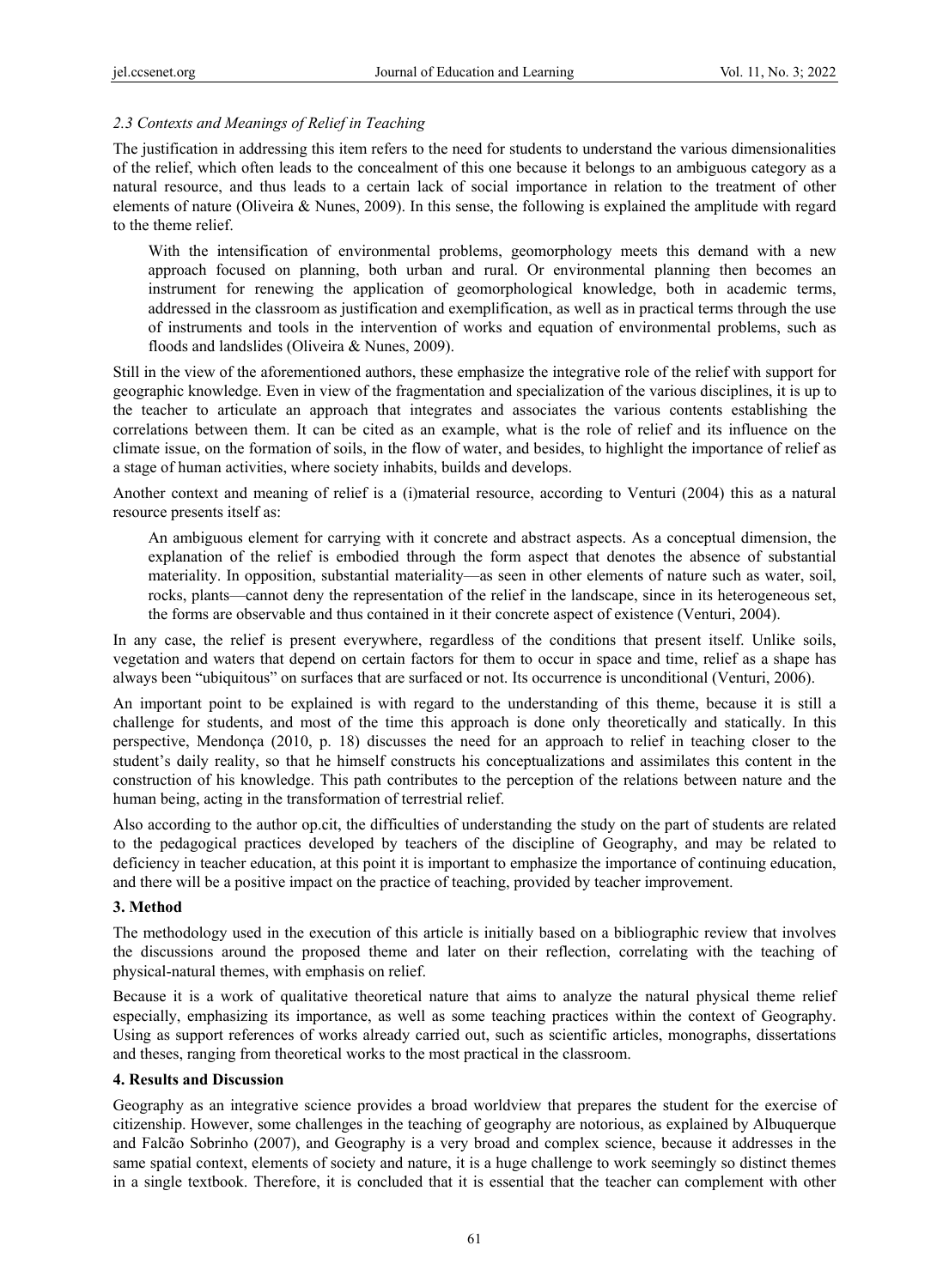resources the teaching of physical-natural themes.

Based on all context addressed, we highlight the teaching of physical-natural themes in school geography, which present a significant contribution to the formation of students as citizens (Morais, 2011). It is evident the importance with regard to a significant learning that the teacher in its completeness makes integrative approaches to the contents, as well as associations with the reality of the student. What is notorious is that the contents of the physical-natural themes, with the relief, are better understood when they are taught in an integrated way, because this path allows the learning of the relationship between man and society in the geographical space.

In view of the various contexts and meanings applied to the knowledge of relief for the teaching of Geomorphology, it is mentioned that it has grown a lot in recent times and can play a decisive role in adding interdisciplinary possibilities, thus having an integrative character (Oliveira & Nunes, 2009). The importance of relief permeates several habits as can be seen below:

The reliefs constitute the floors on which human populations are fixed and their activities are developed, deriving from it economic and social values attributed to them. Due to their characteristics and the processes that work on them, they offer, for populations, types and levels of benefits or risks of the most varied. Its greater or minor stability stems from its evolutionary tendencies and the interferences they may suffer from other environmental components, or from the action of man. The recognition of the importance of the relief can be inferred by the attention that is given to its study in the elaboration of plans and projects that increasingly need to explain the possible environmental impacts that will be due to its implementation (Marques, 2003, pp. 24−25).

In view of the existing challenges in understanding the forms of relief, it is necessary to use auxiliary didactic means, which complement the textbook to understand this theme. Since there are often flaws and gaps in the geomorphological approach that more specifically contemplates the processes and agents that shape the relief, including an explanation of the local relief, which facilitates the visualization in reality by the student. However, what is generally seen is the lack of interrelation of the contents, having as a claim, in most cases, the didactic question, because it would "facilitate" the understanding of the student (Albuquerque & Falcão Sobrinho, 2007).

Based on the example presented, the use of the model to represent the relief, it is concluded that this support as a tool in the process of content transmission is very satisfactory, as it involves the students and arouses their interest in all stages of the construction of the model.

#### **5. Final Considerations**

In view of all the discussion, with regard to the physical-natural themes, whether in the scope of academia or school, it is satisfactory to approaches to these themes, emphasizing the importance, which are contemplated in an integrated way not treating them in isolation.

With regard to the teaching-learning of the relief, which auxiliary methodologies, such as models, maps, high, videos, among others, arouse in the educating curiosity, so there is greater ease and greater efficiency aimed at meaningful learning.

However, it is worth mentioning that the textbook should be assisted by other instruments, especially when it comes to geomorphological contents, because they require a series of other pedagogical resources in order to make the classes more interesting.

In this sense, the meaning of relief within the teaching of physical-natural themes, in the scope of geography teaching, is not expressed the penalty in demonstrating its importance in various spheres, but also has a pedagogical function of demonstrating the totality of knowledge in the student's education process.

## **References**

- Afonso, A. E. (2015). A Geografia da Natureza no ensino de Geografia: propostas para a educação ambiental e preventiva de riscos naturais. *Giramundo Revista de Geografia do Colégio Pedro II*, *2*, 83−93. https://doi.org/10.33025/grgcp2.v2i4.672
- Albuquerque, F. N. B., & Falcão Sobrinho, J. (2007). A geomorfologia do semiárido brasileiro nos livros de geografia do ensino médio: agentes morfogenéticos e formas de relevo. *Revista Homem, Espaço e Tempo*, *1*, 1−12.
- Araújo, F. H. R. de, Souza, E. L., & Diniz, M. T. M. (2019). As temáticas físico-naturais no ensino de geografia. *Revista Equador*, *8*, 257−275.

Brazil. (1998). *Parâmetros Curriculares Nacionais para o ensino fundamental: Geografia*. Brasília: MEC/SEF.